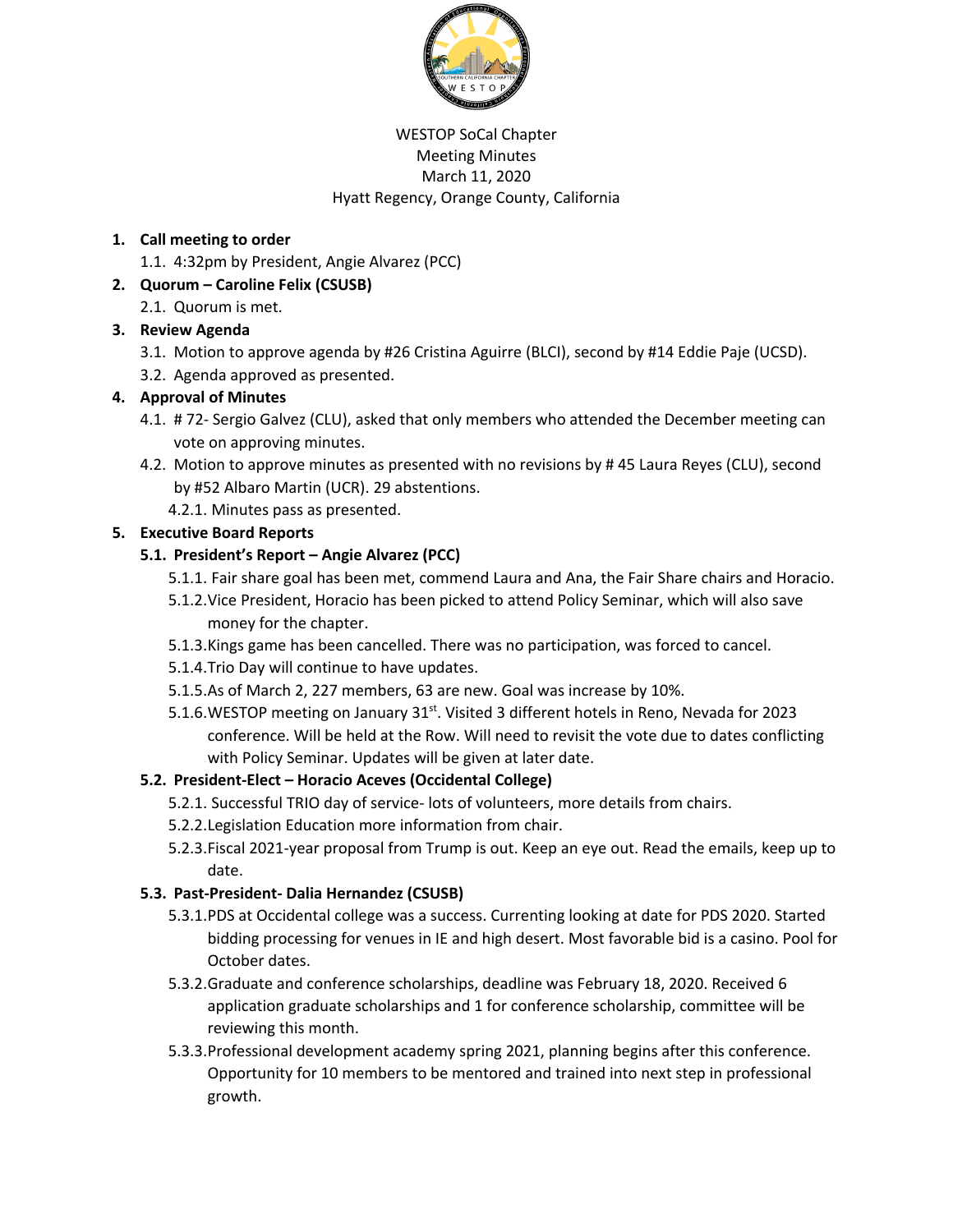

5.3.4.WESTOP 2020 conference- acknowledgment to all committee members. Appreciation to Hortencia for all the hard work serving as co-chair.

## **5.4. Treasurer's Report – Miguel Zarate (RCC)**

- 5.4.1. Most up-to-date spreadsheet is being presented. Last updated Friday. We are current with WESTOP CFO.
- **5.5. Motion to accept executive board reports**
	- 5.5.1. #51, second by Jeanette Molina. Reports approved.

#### **5.6. Floor to Ben Reynoso and Kimberly Williams.**

- 5.6.1.Plenary session tomorrow morning with Lynda Bird-Johnson, very important we all attend. Make all the important questions.
- 5.6.2.Tonight's award dinner.
- 5.6.3.President elect is looking forward to working to working with SoCal. Would like everyone to stay involved at chapter level. Next conference will be held in Burlingame. She is available via Whova and email.

#### **6. Service Council Reports**

#### **6.1. COE Fair Chair Campaign- Laura Orozco (Study Smart Tutors) Ana Prado (CLU)**

- 6.1.1. As of February 26<sup>th</sup>, the WESTOP fair Share campaign has raised \$7,504.30, that is 46% of our goal. The California fair share campaign has raised \$6,441.50, that s 46% of goal.
- 6.1.2.Winter campaign membership, discount.
- 6.1.3.1965 Giving campaign, in honor of the Higher Education Act of 1965.

#### **6.2. Legislation and Education – Temo Solorio (CLU)**

- 6.2.1. Full speed ahead mode for Policy. Updates: making appointments with team leaders and updating FACT books. More information to come soon regarding Policy.
- 6.2.2.The proposal to consolidate TRIO an also cutting 13%. This is something you can communicate with policy members via calls and mail. Voice our concern.
- 6.2.3.#14 Eddie Paje (UCSD)- prompts on COE website for speaking with representatives.
- 6.2.4.#72 Sergio Galvez, very important for everyone to help bombarded this message to our representatives even if Policy is no longer an in-person event.
- 6.2.5.Use social media platforms to send this message out.
- 6.2.6.#84 Horacio Aceves- the next best day of the week to contact representatives is Sunday morning.
- 6.2.7.#14 Eddie Paje- Comment for new membership: make sure to do all this from your personal phone.
- 6.2.8.#1 Michelle Scott- has an appointment schedule is anyone available take the appointment?
- 6.2.9.Temo will would like to wait until tomorrow until we have more information on Policy to discuss appointments.
- 6.2.10. #35 Ralph- please do not ask Lynda about Policy questions, wait for email from Maureen. If we are not there we can bombarded with calls and postcards. They keep tally/ scores of calls. Get on the mailing list or newsletter for local representatives. Wear TRIO works button. They notice.
- 6.2.11. Albaro- why is this pressing.
- 6.2.12. We are federal grants the money we get is held accountable. With this proposal the state will take the money and do what they want with it.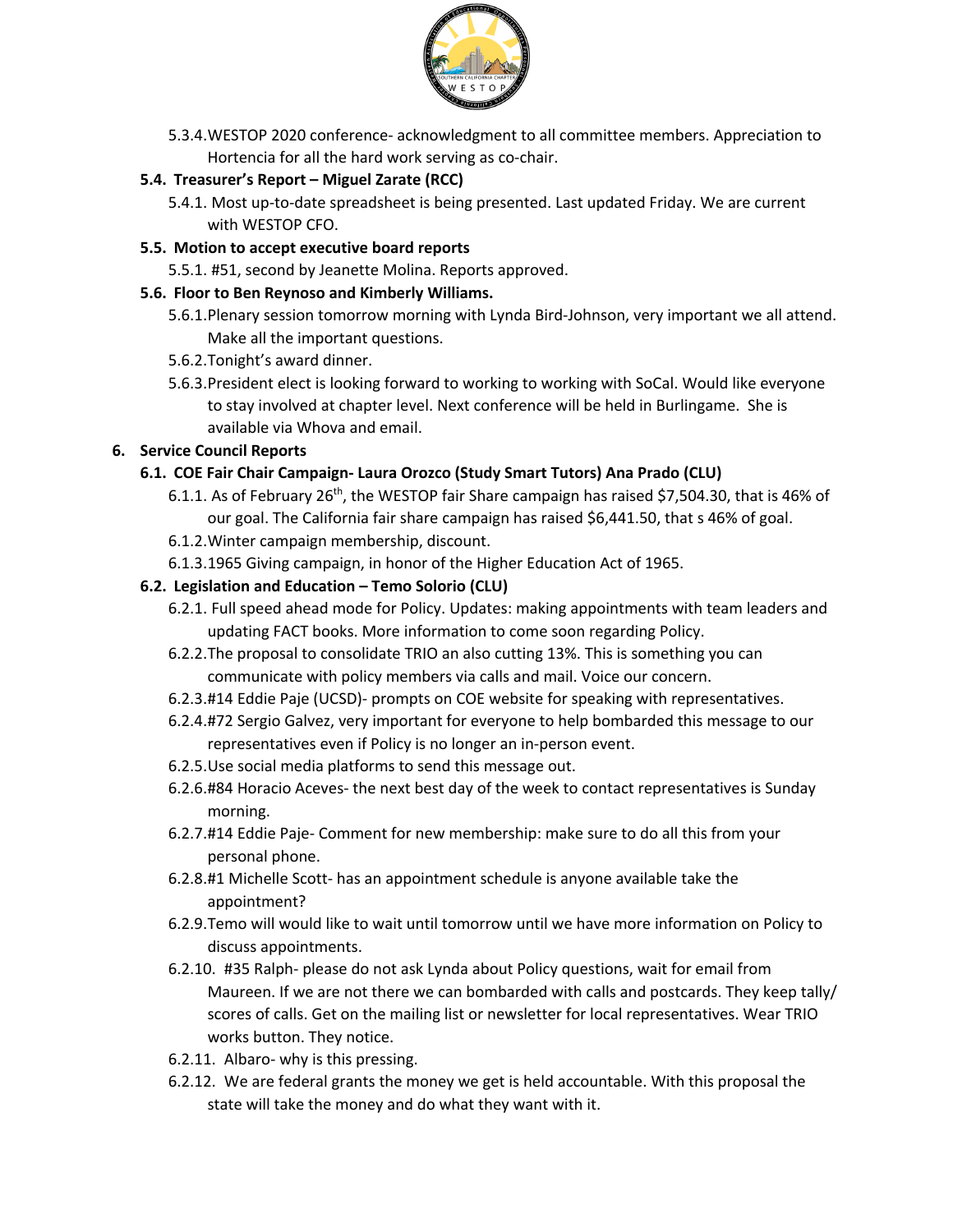

### **6.3. Membership and Elections Committee Report – Victoria Garcia (CLU)**

- 6.3.1. Goal has been met as of January  $13^{th}$ .
- 6.3.2.Reminder to all members, some are not listed as voting members.
- 6.3.3.Today we are voting for WESTOP President and chapter president elect.
- 6.3.4.All new members encouraged to get involved and seek seasoned professionals.
- 6.3.5.#36 Liza Hanna (CSDH)- Was afraid when first introduced. Became a part of a professional network.
- **6.4. Public Relations – Laura Garcia (Harvey Mudd College)**
	- 6.4.1.Submitted as presented.

#### **6.5. Resource Development – Valeria Rizo**

6.5.1. Report submitted as presented.

### **6.6. Student Development- Daniela Bracenas (CSUN) and Jasmine Torres**

- 6.6.1. SLC 2020- postponing or cancelling the conference due to current COVID 19 situation.
	- 6.6.1.1. Campus will be going virtual. No students on campus.
	- 6.6.1.2. #13 Dalia Hernandez (CSUSB) recommendation: postpone SLC and issue credit to those programs who have already registered and paid.
	- 6.6.1.3. #98 Orone believes it would be a great component for the Summer programs.
	- 6.6.1.4. #14 Eddie Paje- graduating students?
		- 6.6.1.4.1. Replace with new students. Or can discuss on case by case basis.
	- 6.6.1.5. #64 Mickey- possibility of making a larger conference.
	- 6.6.1.6. #83 Berenice- possibility of getting money reimbursed
	- 6.6.1.7. #85 Amel Khan- institution would want the check returned.
	- 6.6.1.8. Motion to cancel SLC and reimburse institutions who have already paid.
		- 6.6.1.8.1. #83 Berenice second #14 Eddie Paje,
		- 6.6.1.8.2. Discussion: #5 Vanessa- money that has already been spent
			- 6.6.1.8.2.1. Backpack and water bottles about \$2,000
			- 6.6.1.8.2.2. #13 Dalia Hernandez- can be reused by the end of 2020.
			- 6.6.1.8.2.3. #84 call to question.
			- 6.6.1.8.2.4. Motion passes.

#### **6.6.2. TRIO Day of Service 2020- Jasmine Torres**

6.6.2.1. 188 volunteers participated.

### **6.7. Technology – Amel Khan (CSUDH)**

6.7.1. Report submitted as presented.

#### **6.8. TRIO Alumni – Laura Orozco (Student Smart Tutors) and Albaro Martin (UCR)**

- 6.8.1.Fantastic event last night. Great turnout. UCI had a great turnout. 61 individuals attended.
- 6.8.2.Communicating with DC individuals, has post cards for participants to send.
- 6.9. Motion to accept service counsel reports

# 6.9.1.#26 Cristina Aguirre (BLCI) second by #87 Mayra Macias (CSULB), motion carries

#### 7. **Unfinished Business**

7.1. None

#### **8. Action Items**

8.1. None

**9. Membership Discussion Items**

9.1.1. Most SSS items that will be discussed by department of Education.